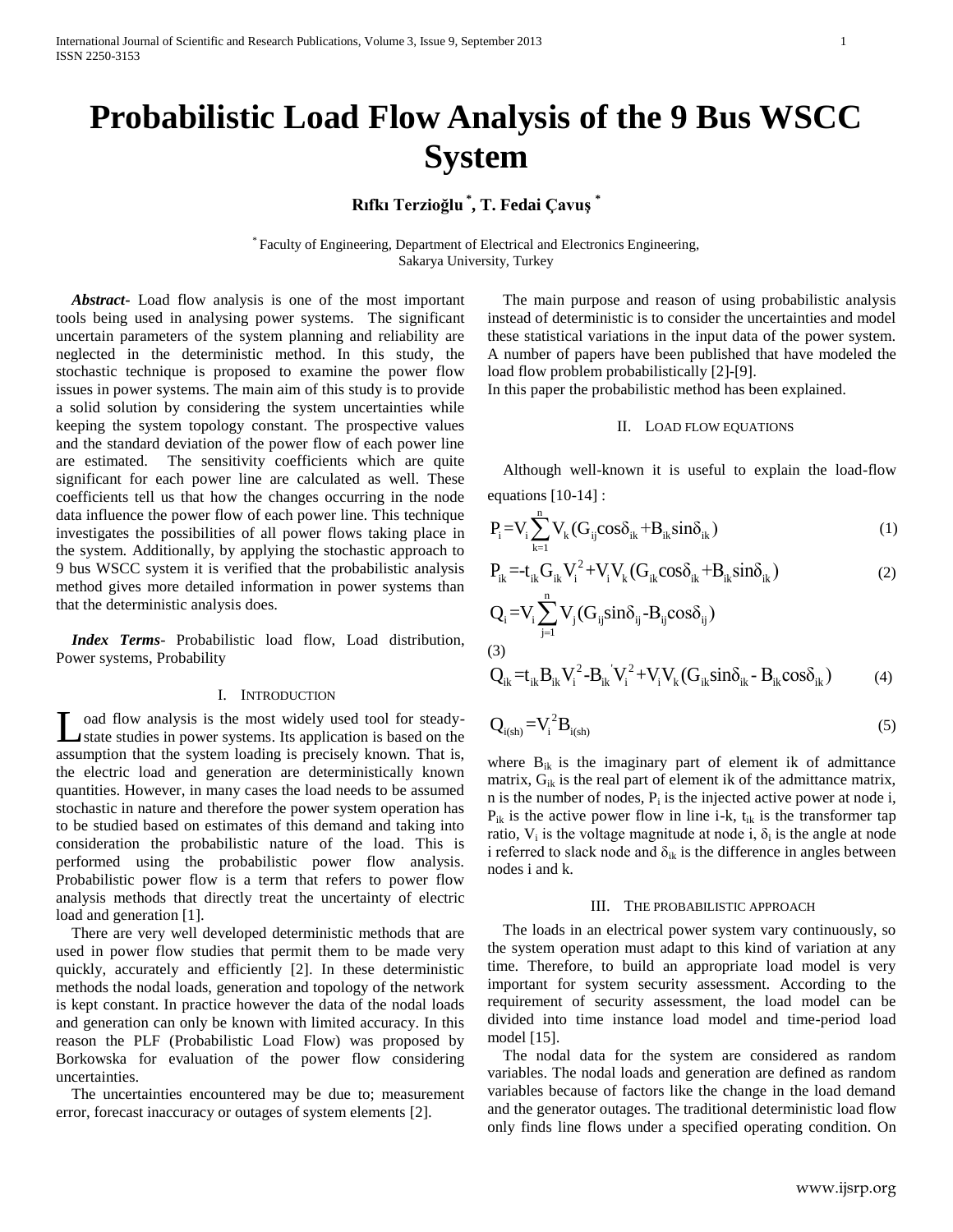the other hand, the probabilistic load flow takes the uncertainties into considerations, such as the probability of a line flow being greater than its thermal rating under load uncertainties and random contingencies.

 The nodal data are specified in terms of probability density functions. In this study of the 9 bus WSCC system, these are normal distributions for representing nodal-load estimate, binomial distributions for representing a set of identical generator units, discrete variables when neither of the previous distributions are suitable and one point values when a power has a unity probability of occurrence [3].

 All the input data are first converted to the expected values (*µ*) and their variance  $(\sigma^2)$  by their distributions. Then the active load flows and bus angles are calculated by using the DC load flow assumptions. Consider Eq. 1 assuming  $V_i = V_k = 1p.u., G_k = 0$  (zero line resistance) and  $sin\delta_{ik} \approx \delta_{ik}$ , we obtain [3],

$$
P_i = \frac{1}{\mathbf{X}_{ik}} \delta_{ik} \tag{6}
$$

where  $X_{ik}$  is the reactance of the line joining buses *i* and *k*. The above equation in matrix form and inverting gives;

$$
\delta = \mathbf{Y}^{-1} \mathbf{P} \tag{7}
$$

where  $Y_{ik} = -1/X_{ik}$  and  $Y_{ii} = \sum 1/X_{ik}$ *i k X*  $\sum_{i \neq k} 1/\, X_{ik}$ , in which the slack bus row

and column are deleted. This equation is known as a dc form of the load flow problem. Under these circumstances Eq. 2 becomes,

$$
P_{ik} = \frac{\delta_{i} - \delta_{k}}{X_{ik}} = \sum_{j} H_{(ik)j} P_{j}
$$
 (8)

 The H matrix contains network distribution factors. It is called the sensitivity coefficients and the notation "(ik)j" represents the amount of real power flowing in line *l* (line between buses i and k) as a result of injection of 1MW at bus j. If node j is slack,  $H_{(ik)j}=0$  [16].

 To obtain the voltages and reactive load flows, equation 3 was linearized by assuming the voltage  $V_i = 1p.u$ . Equation 3 becomes,

$$
Q_i = \sum_{k=1}^{n} A_{ik} V_k
$$
\n<sup>(9)</sup>

where;  $A_{ik} = G_{ik} \sin \delta_{ik} - B_{ik} \cos \delta_{ik}$  and  $A_{ii} = -B_{ii}$ .

 Writing in matrix form *Q=AV* and partitioning into the load and generation quantities gives [6],

$$
\begin{vmatrix} Q_1 \\ Q_g \end{vmatrix} = \begin{vmatrix} M & L \\ N & J \end{vmatrix} \begin{vmatrix} V_1 \\ V_g \end{vmatrix}
$$
 (10)

where  $Q_1$  has  $n_1$  elements and  $Q_g$  has  $n_2$  elements. From eqn. 10;  $Q_1 = MV_1 + LV_{\sigma}$ (11)

$$
V_1 = \hat{M}Q_1 + \hat{M}H
$$
 (12)

where;  $H = -LV_g$ . From eqn. 10 and 12 the reactive power of the generation bus,

$$
Q_g = NV_1 + JV_g \tag{13}
$$

 To obtain the reactive load flows in the lines, equation 4 was linearized by assuming  $V_i^2 = V_i$  and,  $V_i V_k = V_k$  after the assumptions the reactive load flows,

$$
Q_{ik} = \alpha_{ik} V_i + A_{ik} V_k \tag{14}
$$

$$
Q_{i(sh)} = V_i B_{i(sh)} \tag{15}
$$

where  $\alpha_{ik} = t_{ik} B_{ik} - B_{ik}$ .

# IV. TEST SYSTEM

 To exemplify the probabilistic approach, the 9 bus WSCC test system is used and shown in Figure 1. This system has 8 nodes that are independent, one reference node (node 1) and 9 lines. The nodal data used are shown in Table I and the network data are shown in Table II. The nodal data contains binomial and discrete distributions.



Fig. 1 9 bus WSCC test system

| Table I. Nodal data used for the system |                         |                    |                         |                             |                                 |
|-----------------------------------------|-------------------------|--------------------|-------------------------|-----------------------------|---------------------------------|
| Node                                    | Probability<br>Function | Number<br>of Units | Active<br>Power<br>(MW) | Reactive<br>Power<br>(MVAR) |                                 |
|                                         |                         |                    |                         |                             | Outage<br>Coefficient           |
| $\overline{c}$                          | Binomial                | 10                 | 17,1589                 |                             | 0.05                            |
| 3                                       | Binomial                | 10                 | 10                      |                             | 0,15                            |
|                                         |                         |                    |                         |                             | Probability<br>of<br>Occurrence |
| $\overline{4}$                          |                         | ٠                  | $\overline{0}$          | $\overline{0}$              | 1                               |
| 5                                       | Discrete                |                    | $-123$                  | $-45$                       | 0,2                             |
|                                         |                         |                    | $-124$                  | $-47$                       | 0,2                             |
|                                         |                         |                    | $-125$                  | $-50$                       | 0,2                             |
|                                         |                         |                    | $-126$                  | $-53$                       | 0,2                             |
|                                         |                         |                    | $-127$                  | $-55$                       | 0,2                             |
| 6                                       | Discrete                |                    | $-88$                   | $-22$                       | 0,2                             |
|                                         |                         |                    | $-89$                   | $-26$                       | 0,2                             |
|                                         |                         |                    | -90                     | $-30$                       | 0,2                             |
|                                         |                         |                    | $-91$                   | $-34$                       | 0,2                             |
|                                         |                         |                    | $-92$                   | $-38$                       | $_{0,2}$                        |
| $\overline{7}$                          |                         |                    | $\overline{0}$          | $\mathbf{0}$                | 1                               |
| 8                                       |                         |                    | $-100$                  | $-35$                       | 1                               |
| 9                                       |                         |                    | $\boldsymbol{0}$        | $\boldsymbol{0}$            | 1                               |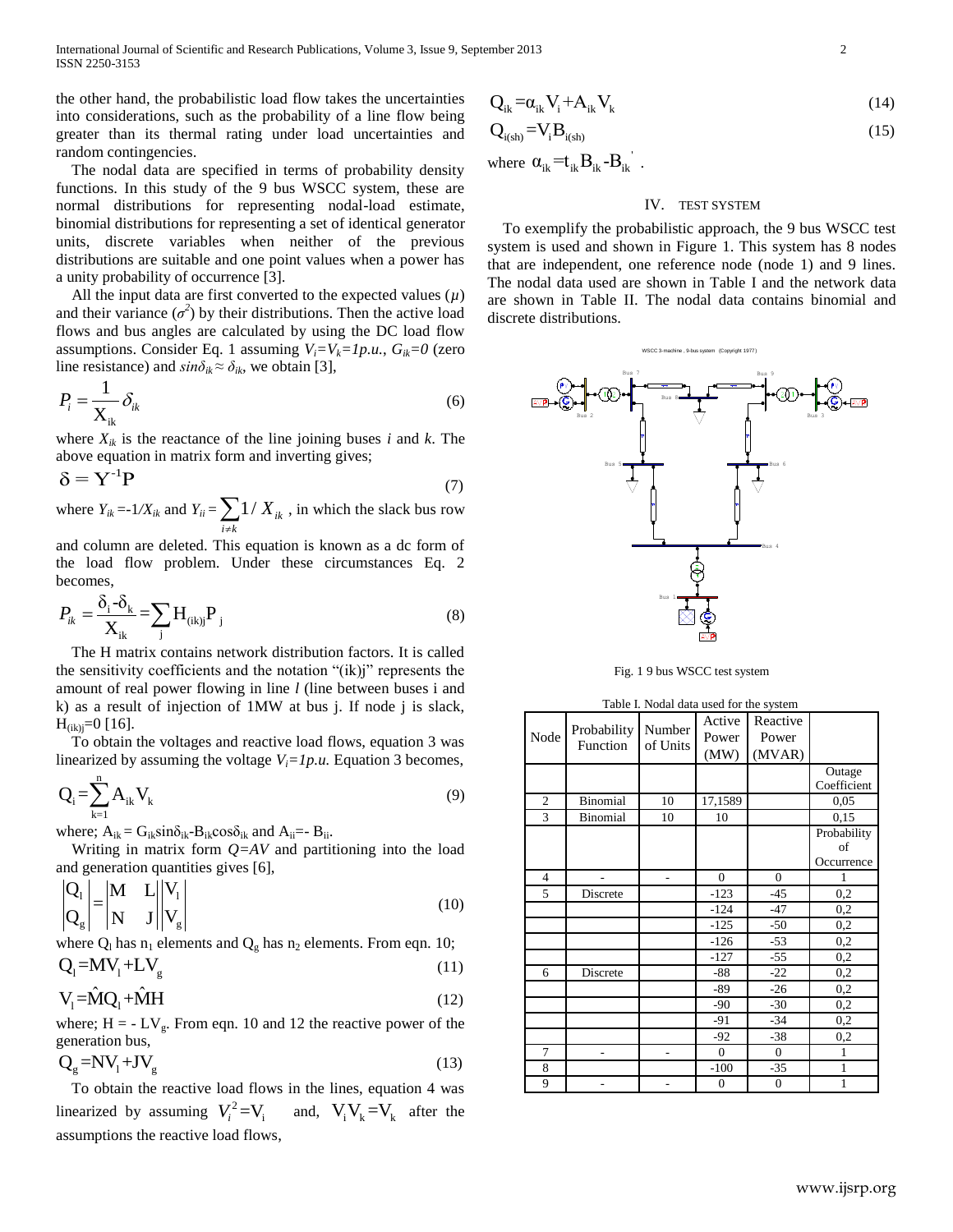| Node | To<br>Node     | R<br>(p.u.) | X<br>(p.u.) | $Y$ (p.u.) | Transformer<br>Tap |
|------|----------------|-------------|-------------|------------|--------------------|
| 2    | 7              | 0.0000      | 0.0625      | 0.0000     | 1.00               |
| 7    | 8              | 0.0085      | 0.0720      | $0.0745*2$ | 1.00               |
| 7    | 5              | 0.0320      | 0.1610      | $0.1530*2$ | 1.00               |
| 5    | $\overline{4}$ | 0.0100      | 0.0850      | $0.0880*2$ | 1.00               |
| 4    | 1              | 0.0000      | 0.0576      | 0.0000     | 1.00               |
| 4    | 6              | 0.0170      | 0.0920      | $0.0790*2$ | 1.00               |
| 6    | 9              | 0.0390      | 0.1700      | $0.1790*2$ | 1.00               |
| 9    | 3              | 0.0000      | 0.0586      | 0.0000     | 1.00               |
| 9    | 8              | 0.0119      | 0.1008      | $0.1045*2$ | 1.00               |

Table II. Network data for system shown in Fig. I

| Table III. Active power flow results |            |              |               |  |
|--------------------------------------|------------|--------------|---------------|--|
|                                      | Expected   | Standard     | Deterministic |  |
| Line                                 | Value µ    | Deviations   | Solution      |  |
|                                      | (MW)       | $\sigma$ (%) | (MW)          |  |
| $2 - 7$                              | 163        | 7.2552       | 163           |  |
| $7-8$                                | 76.036     | 8.0234       | 76.4          |  |
| $7 - 5$                              | 86.9656    | 10.0237      | 86.6          |  |
| $4 - 5$                              | 38.0318    | 23.1482      | 40.9          |  |
| $1 - 4$                              | 67.7053    | 24.5863      | 71.6          |  |
| 4-6                                  | 28.9706    | 28.4699      | 30.7          |  |
| 9-6                                  | 61.0344    | 13.3688      | 60.8          |  |
| $3-9$                                | 85         | 13.2842      | 85            |  |
| $8-9$                                | $-23.9721$ | 25.4448      | $-24.1$       |  |

### V. RESULTS

 The expected values and standard deviation of the power flow results in each line is shown in Table III. The deterministic values were assumed to be expected values. In the deterministic solution only the expected flows were obtained and the solution includes no information about the standard deviation.

 The density functions of the line between nodes 4-6 is shown in Fig. 2. The density functions show that the change in the input data affects the power flows in each line. It is seen from the figure that the probability of expected value is not always the greatest. This fact should be known when a power system is being planned and operated. This kind of information is in great importance in situations where security and reliability is very important.



Fig. 2 Active power flow between nodes 4 and 6

| Table IV. Voltages of the load buses and their standard deviation |  |
|-------------------------------------------------------------------|--|
|-------------------------------------------------------------------|--|

| Load Bus | Expected<br>Value $\mu$ (p.u.) | Standard<br>Deviations $\sigma$<br>(p.u.) | Deterministic<br>Solution (p.u.) |
|----------|--------------------------------|-------------------------------------------|----------------------------------|
|          | 1.0255                         | $2.5136 \times 10^{-4}$                   | 1.0258                           |
|          | 0.9982                         | $2.9155 \times 10^{-4}$                   | 0.99563                          |
|          | 1.0092                         | $3.784 \times 10^{-4}$                    | 1.0127                           |
|          | 1.0337                         | $1.595 \times 10^{-4}$                    | 1.0258                           |
|          | 0.9905                         | $1.745 \times 10^{-4}$                    | 1.0159                           |
|          | 1.0238                         | $1.8464 \times 10^{-4}$                   | 1.0324                           |

Table V**.** Reactive power injected at the generation bus

|            | Expected | Standard           | Deterministic |
|------------|----------|--------------------|---------------|
| Generation | Value µ  | Devitions $\sigma$ | Solution      |
| <b>Bus</b> | (MVAR)   | (MVAR)             | (MVAR)        |
|            | 26.48    | 4.9                | 27.046        |
|            | 6.14     | 2.9                | 6.654         |
|            | . 03     |                    | $-10.8$       |

| Table VI. Reactive power flow results |           |                    |               |
|---------------------------------------|-----------|--------------------|---------------|
|                                       | Expected  | Standard           | Deterministic |
| Line                                  | Value µ   | Devitions $\sigma$ | Solution      |
|                                       | (MVAR)    | (MVAR)             | (MVAR)        |
| $2 - 7$                               | 6.434     | 2.98623            | 6.7           |
| $7-5$                                 | $-5.165$  | 3.825              | $-8.3$        |
| $5 - 4$                               | $-38.868$ | 6.1318             | $-38.6$       |
| $4 - 1$                               | $-23.31$  | 2.9124             | $-23.7$       |
| $4-6$                                 | 0.9663    | 6.9105             | 0.9           |
| $7-8$                                 | $-24.94$  | 2.7075             | $-0.8$        |
| $6-9$                                 | $-13.421$ | 4.595              | $-13.5$       |
| $9 - 3$                               | 14.565    | 3.5775             | 14.9          |
| $9 - 8$                               | 3.232     | 3.7193             | 3.1           |

 The voltages of the load buses and their standard deviations is shown in Table IV, the reactive power and the reactive load flows are shown in Table V and Table VI.